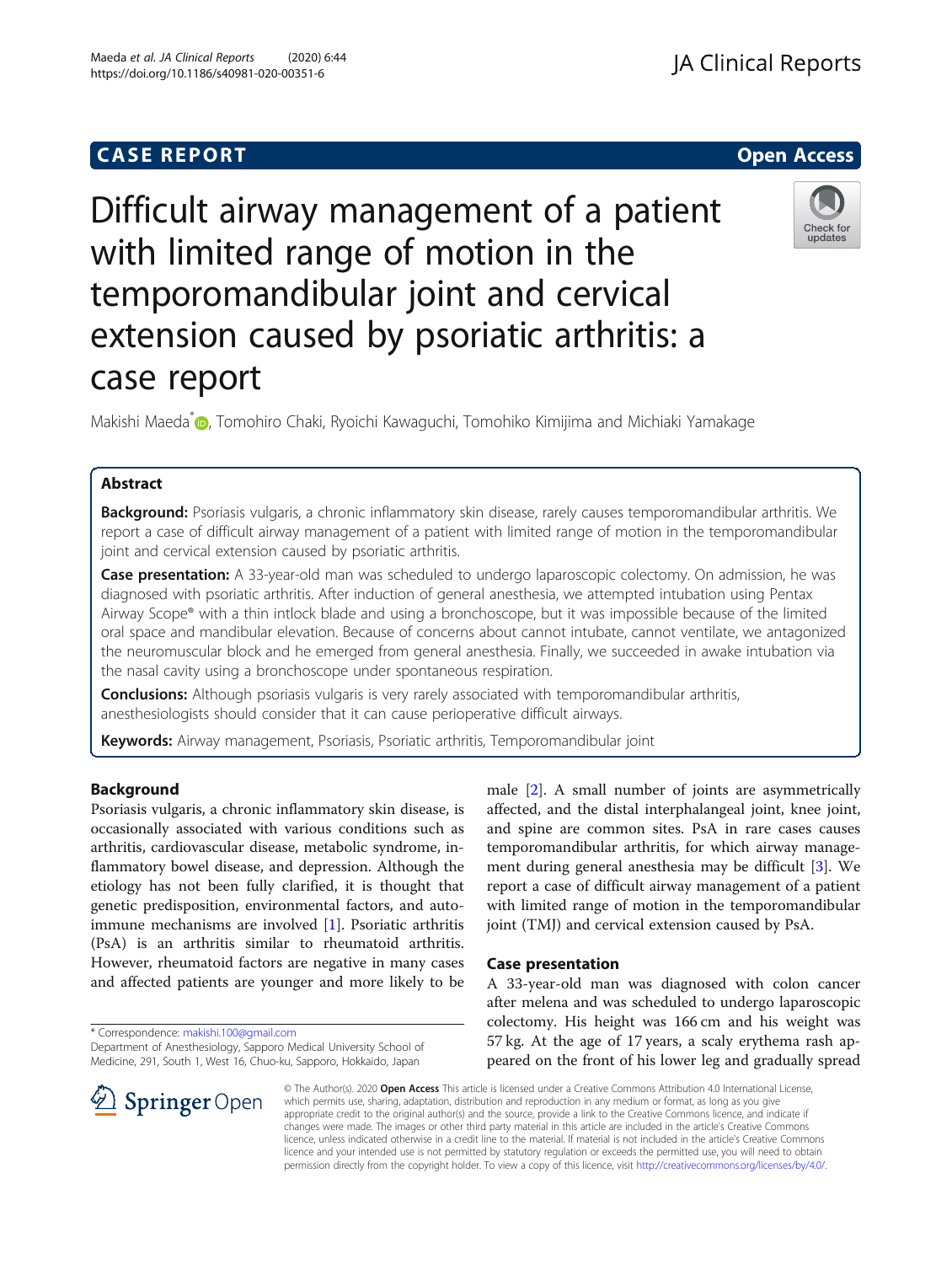throughout his body. He visited a dermatologist at the age of 19 years and was diagnosed with psoriasis vulgaris. He received topical therapy (He could not remember what drugs were used.) and systemic therapy with betamethasone at 1 mg/day for treatment of psoriasis vulgaris. However, the treatment was discontinued at his discretion several months ago. He has been aware of right knee pain for 3 years, but he had not been diagnosed or treated for joint symptoms. On admission, he had exacerbation of knee pain and was examined by an orthopedist. Preoperative laboratory data showed elevations of C-reactive protein (10.05 mg/dL) and matrix metalloproteinase-3 (1996.5 ng/mL), but there were no other abnormal data including rheumatoid factor. Because he had pain and swelling in his right knee and his rheumatoid factor was negative, he was diagnosed with PsA by the CASPAR (ClASsification criteria for Psoriatic ARthritis) criteria [\[2\]](#page-3-0). To meet the CASPAR criteria (Table 1), a patient must have inflammatory articular disease with ≥ 3 points from the 5 categories. He had 3 points by current psoriasis (2 points) and negative rheumatoid factor (1 point). He was also aware that it had gradually become more difficult to open his mouth in the past a few years. Drinking water was possible with no problem, but he had to eat his food in small portions. However, he did not visit a hospital and his TMJ had not been evaluated by a dentist. Preoperative airway evaluation by an anesthesiologist included multiple difficult airway predictors: limited mouth opening (1.5 transverse fingers), presence of teeth, limited thyromental distance (thyroid incision distance of 4.5 cm), limited neck extension, Mallampati III, limited mandibular elevation (upper lip bite test III degree), and micrognathia (Fig. [1\)](#page-2-0).

No premedication was administered. Because of extensive psoriasis lesions on his back, epidural anesthesia was not performed to avoid infection at the puncture site. We

considered that mask ventilation might be possible. After oxygenation with oxygen at 6 L/min, rapid induction of general anesthesia was performed using 100 mg propofol and 50 mg rocuronium. Although it was somewhat difficult, mask ventilation was possible by using an oral airway. The mouth opening disorder did not improve after administration of rocuronium. First, we attempted intubation using Pentax Airway Scope® (AWS) (Pentax, Tokyo, Japan) with a thin intlock blade. Although the tip of the intlock blade could be inserted into the oral cavity, it was impossible to insert it up to the glottis because of the limited oral space and the presence of teeth. Next, we attempted oral intubation using a bronchoscope (Olympus, Tokyo, Japan). However, it was impossible even by multiple anesthesiologists because mandibular elevation was difficult and the visual field was poor. As the procedure was repeated, mask ventilation gradually became more difficult, and we were concerned about the risk of becoming "cannot intubate cannot ventilate (CICV)." Therefore, we decided to antagonize the neuromuscular block using 600 mg sugammadex and we awoke him. After confirming his arousal and spontaneous respiration, we succeeded in awake intubation via the nasal cavity using a bronchoscope. We used a cuffed 6.5-mm tracheal tube (Parker Medical, Bridgewater, MA) and inserted it 27 cm from his nose. Because he was given 150 μg of fentanyl and he did not seem to suffer, he did not complain of recall during tracheal intubation. During the airway management, oxygen saturation did not drop below 90%. General anesthesia was maintained with fentanyl, remifentanil, and desflurane. After the operation had been completed, we confirmed that he could follow our instructions and that he had steady spontaneous respiration and adequate neuromuscular block reversal. Then extubation was carefully performed. After extubation, his breathing remained stable and he was able to breathe deeply and cough. There

Table 1 The CASPAR (ClASsification criteria for Psoriatic ARthritis) criteria

| Category                                                                                                                                                | Points |
|---------------------------------------------------------------------------------------------------------------------------------------------------------|--------|
| 1. Medical history of psoriasis*                                                                                                                        |        |
| Current psoriasis                                                                                                                                       |        |
| Personal history of psoriasis or family history of psoriasis                                                                                            |        |
| 2. Nail dystrophy                                                                                                                                       |        |
| Typical psoriatic nail dystrophy observed in current physical examination                                                                               |        |
| 3. Rheumatoid factor                                                                                                                                    |        |
| A negative test result for the presence of rheumatoid factor                                                                                            |        |
| 4. Dactylitis                                                                                                                                           |        |
| Current dactylitis or a history of dactylitis                                                                                                           |        |
| 5. Radiographic evidence                                                                                                                                |        |
| Juxta articular new bone formation on plain radiographs of the hand or foot                                                                             |        |
| To meet the CASPAR criteria, a patient must have inflammatory articular disease (joint, spine, or entheseal) with $\geq$ 3 points from the 5 categories |        |

\*In this category, only either can be selected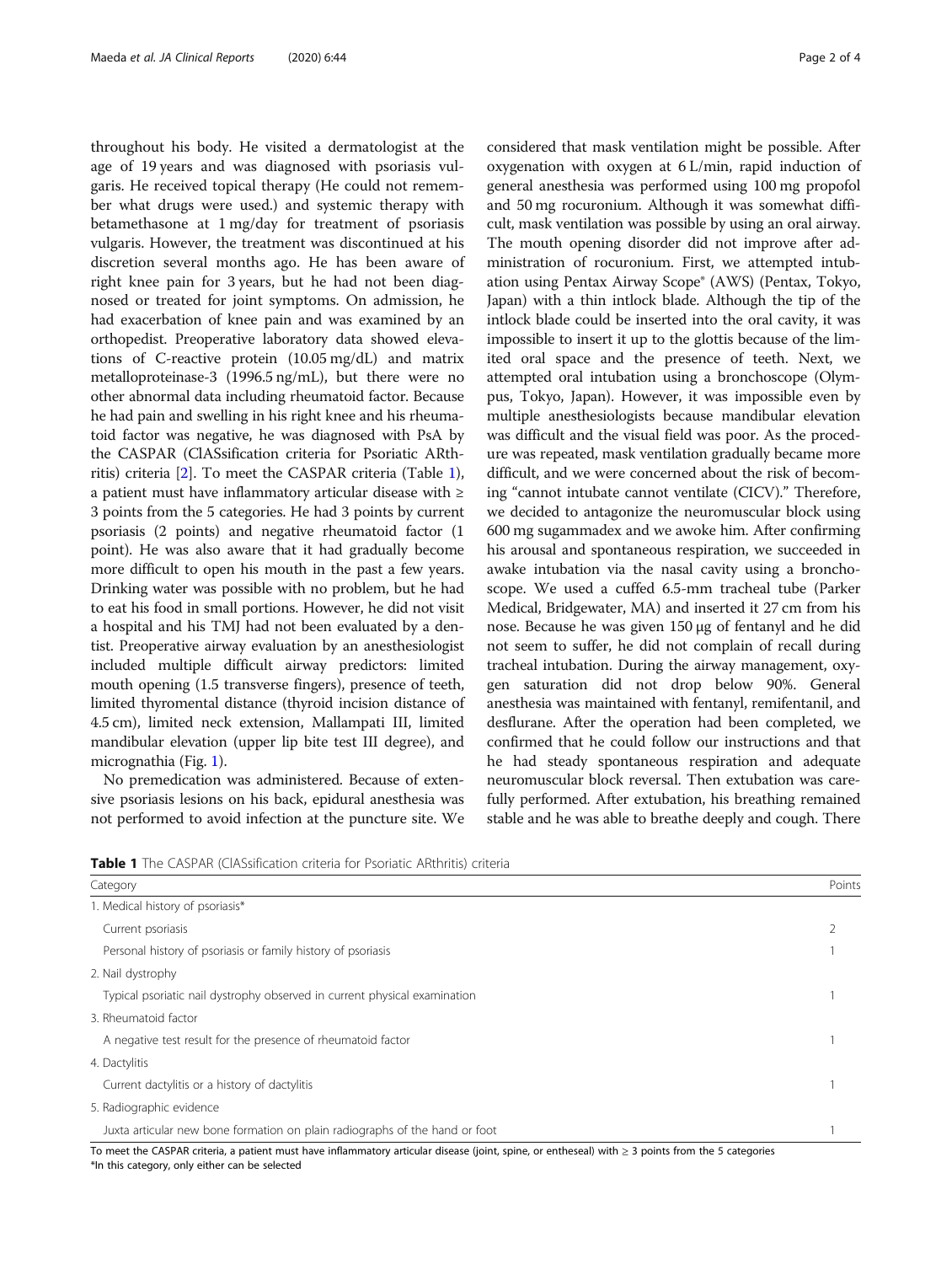<span id="page-2-0"></span>

were no breathing or airway-related problems or complications in his postoperative course.

## **Discussion**

Psoriasis vulgaris is a chronic inflammatory skin disease with keratinous erythema as the main feature. The world-wide prevalence is 0.09–11.4% [[4,](#page-3-0) [5](#page-3-0)]. The value has a very wide range because there are differences in prevalence depending on the region. It is less common in Asia and Africa and more common in Europe and the USA. For example, the prevalence rate in Japan was reported to be 0.34% [[6](#page-3-0)]. Although the etiology has not been fully clarified, it is thought that genetic predisposition, environmental factors, and autoimmune mechanisms are involved. In addition to skin symptoms, various conditions such as arthritis, cardiovascular disease, metabolic syndrome, inflammatory bowel disease, and depression can be complicated [\[1](#page-3-0)]. For example, psoriasis is an independent risk factor for ischemic heart disease [\[7](#page-3-0)]. Recently, an association of psoriasis vulgaris with abdominal aortic aneurysm and aortic stenosis was reported, and its pathophysiology is thought to be an inflammatory mechanism similar to that for atherosclerotic lesions [[8\]](#page-3-0). Therefore, we should consider that psoriasis vulgaris is not just a skin disease but a systemic inflammatory disease that can cause various complications. Conventional therapies for treatment of psoriasis include topical therapy, phototherapy, and systemic therapy. Systemic drugs include methotrexate, ciclosporin, and glucocorticosteroids. In the past decade, several biologics have been developed and approved.

PsA is an arthritis associated with psoriasis that occurs in about 1.3–34.7% of patients with psoriasis vulgaris [[9](#page-3-0), [10](#page-3-0)]. PsA affects a small number of joints asymmetrically, and the distal interphalangeal joint, knee joint, and spine are common sites. Common symptoms are stiffness, pain, swelling, and tenderness of the joints. It may have clinical symptoms similar to those of rheumatoid arthritis, but as in this case, more than 90% of the cases are negative for rheumatoid factor. The CASPAR criteria presented by Taylor in 2006 are often used for diagnosis [\[2](#page-3-0)].

PsA of the TMJ, which was a problem in this case, is exceedingly rare and only about 40 cases have been reported.

Erosion, bony proliferation, bone surface flattening, and sclerosis are typical changes, and conventional radiography and a computed tomography scan are the most widely used methods for diagnosing PsA of the TMJ [\[3](#page-3-0)]. Our patient decided by himself to discontinue treatment, and arthritis was not diagnosed or treated until hospitalization. Therefore, temporomandibular arthritis may have progressed. In our case, arthritis was diagnosed by an orthopedist for knee pain, but the TMJ and cervical movement were not evaluated before the operation. There has been no report from an anesthesiology department that psoriasis caused a difficult airway, and we did not recognize it in the preoperative period.

Airway problems during induction of anesthesia can lead to death, and careful preoperative evaluation and anesthesia planning are therefore important. In this case, several difficult airway predictors were recognized preoperatively. According to previous studies, Mallampati III, jaw protrusion-limited, male sex, presence of teeth, limited neck extension, and limited thyromental distance were shown to be predictors of a difficult airway. The probability of difficult mask ventilation was estimated to be 2.7% [\[11\]](#page-3-0), and that of difficult mask ventilation combined with difficult laryngoscopy was estimated to be 1.69% [\[12](#page-3-0)]. Therefore, we prepared video laryngoscopes such as AWS and a bronchoscope. However, even after administration of rocuronium, the mouth opening disorder did not improve, and it was impossible to insert the AWS intlock blade up to the glottis. Moreover, mobility of his TMJ did not change and it was difficult to raise the mandibular elevation. The risk of CICV increases when repeated intubations are attempted multiple times or with multiple devices [[13\]](#page-3-0). In this case as well, gradually mask ventilation became more difficult, and there was concern about upper airway and glottal edema due to multiple airway management operations. Therefore, according to guidelines for airway management [\[14](#page-3-0)], CICV was avoided by antagonizing the neuromuscular block, restoring consciousness, restoring patency of the airway, and resuming spontaneous respiration. The reason for the finally successful nasal intubation was that it is easier to maintain the bronchoscope